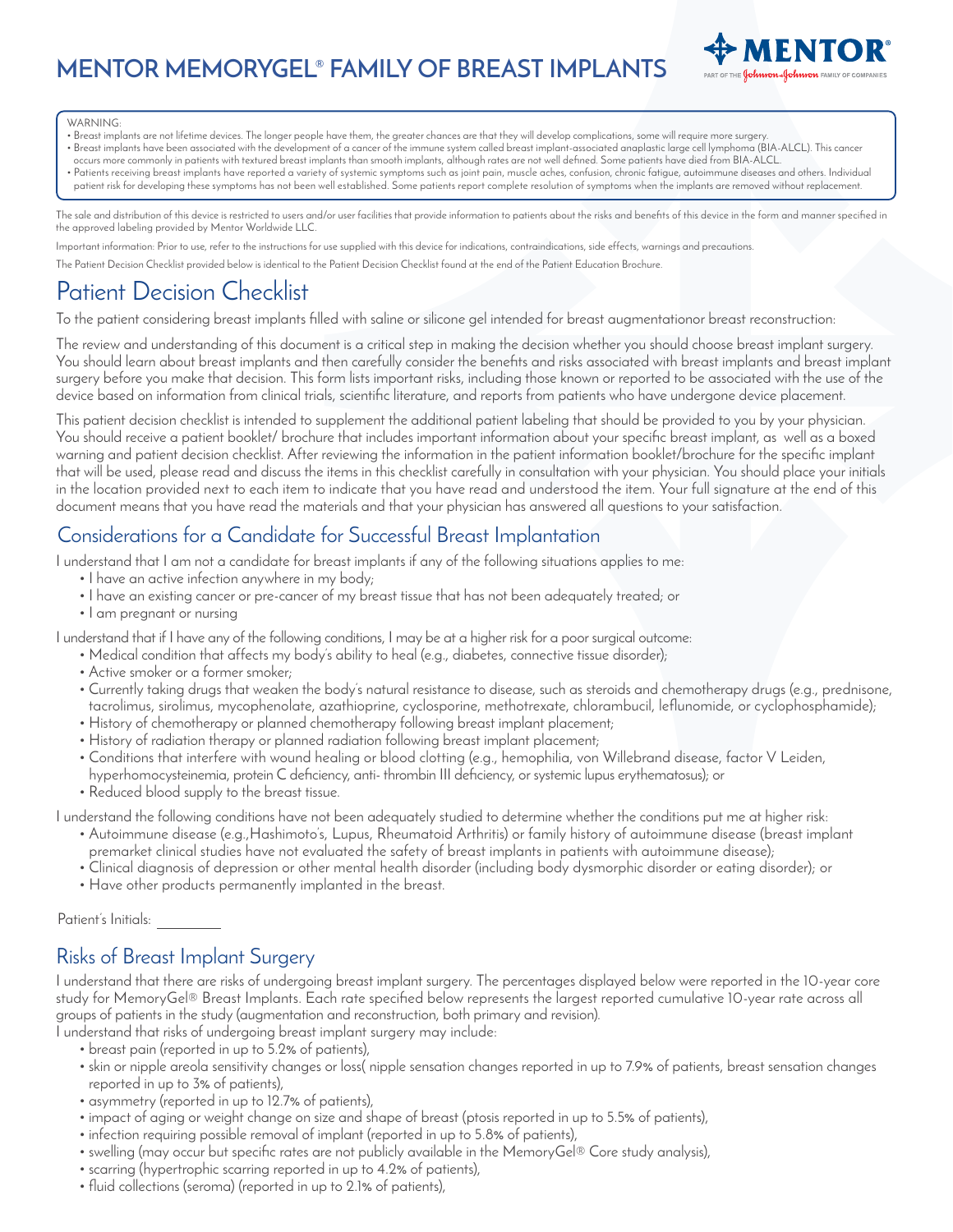- hematoma (reported in up to 2.8% of patients),
- tissue death of breast skin or nipple (necrosis reported in up to 0.9% of patients),
- inability to breast feed (lactation difficulties reported in up to 1.6% of patients),
- complications of anesthesia (may occur but specific rates are not publicly available in the MemoryGel® Core study analysis),
- bleeding (may occur but specific rates are not publicly available in the MemoryGel® Core study analysis),
- chronic pain (may occur but specific rates are not publicly available in the MemoryGel® Core study analysis),
- damage to surrounding tissue, such as muscle, nerves, and blood vessels (may occur but specific rates are not publicly available in the MemoryGel® Core study analysis), and
- impact on imaging of breast tissue (may occur but specific rates are not publicly available in the MemoryGel® Core study analysis).

My physician has discussed these risks and has provided me with the patient information booklet/brochure (including the boxed warning) with information on the types of risks that are possible and expected rates of occurrence.

My physician has discussed the potential use of other implanted products during my breast implant surgery. My physician has also discussed the risks and benefits of using these implanted products and their planned surgical approach.

Patient's Initials:

# Risks of Cancer - Breast Implant-Associated Anaplastic Large Cell Lymphoma (BIA-ALCL)

I understand that breast implants are associated with the development of a type of cancer of the immune system called Breast Implant-Associated Anaplastic Large Cell Lymphoma (BIA- ALCL). Information regarding the number of medical device reports of BIA-ALCL can be found on FDA's website (See "Medical Device Reports of Breast Implant-Associated Anaplastic Large Cell Lymphoma," available at https:// www. fda.gov/medical-devices/breast-implants/medical-device-reports-breast-implant- associated-anaplastic-large-cell-lymphoma.).

As of July 2019, literature reports various estimates for the incidence of BIA-ALCL. These estimated incidence rates have ranged from a high of 1 per 3,817 patients to a low estimate of 1 in 30,000 (Clemens et al, 2017; Loch-Wilkinson et al, 2017; De Boer et al, 2018).

I have received information regarding the overall incidence rates of BIA- ALCL and the rates as they pertain to my specific breast implant.

I understand that this cancer has been reported more frequently for textured breast implants, but that patients with smooth surfaced implants have also been diagnosed.

I understand that patients with breast implants have a risk of developing BIA-ALCL within the scar tissue and fluid surrounding the breast implant.

I understand that BIA-ALCL typically takes several years to develop after implantation, but cases have been reported as early as within one year. Typical symptoms to be aware of include: swelling, breast tightness, pain, lumps, or swelling of the breast months or years after I receive my implants.

I understand that treatment for BIA-ALCL involves an operation to remove the implants and the surrounding scar tissue capsule. Based on the stage of the cancer at diagnosis, some patients have required chemotherapy or radiation. While BIA-ALCL typically responds well to therapy, some patients have died from BIA-ALCL. Diagnosis and treatment may be at my own expense and is not always covered by insurance.

Patient's Initials:

#### Systemic Symptoms

I understand that some patients who have received breast implants have reported a variety of systemic symptoms including joint pain, fatigue, rash, memory loss, and "brain fog" that some patients have called breast implant illness. While the causes of these symptoms are unclear, some patients have reported relief of these symptoms with removal of their implants and surrounding scar tissue capsule, however not all patients may experience improvement in their symptoms. Researchers are working to better understand the possible link between breast implants and these symptoms.

I also understand that some patients with breast implants have reported health problems in their children after birth or breastfeeding. While a causal link between breast implants and these reported health problems in children has not been demonstrated, more research is needed. I understand that breast implants and breast surgery may interfere with my ability to successfully breastfeed.

Patient's Initials:

# Breast-Implant Specific Risks

I understand that a breast implant is NOT a lifetime device and the longer I have my implants, the more likely I am to experience a complication and the more likely I am to require a reoperation requiring the replacement or removal of my breast implant. As many as 24.1 percent of women who received breast implants for augmentation had their implants removed within 10 years, but my implants may last for a shorter or longer time(the percentage reported is from the 10-year core study for MemoryGel® breast implants. This rate specified represents the largest reported cumulative 10-year rate across all groups of augmentation patients in the study (both primary and revision)).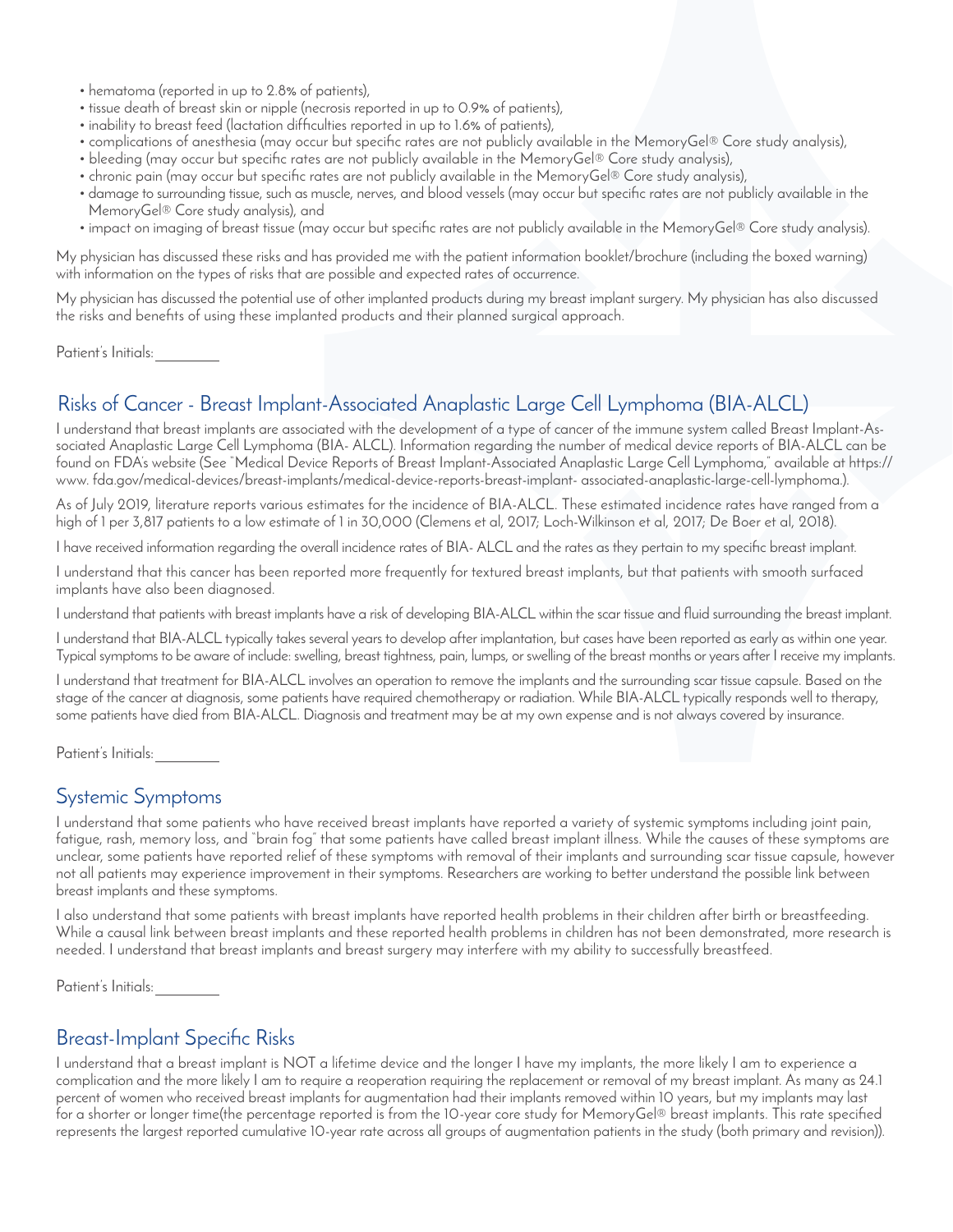I understand that my breast implant may rupture or leak at any time, and that the longer I have my implants, the more likely I am to experience a complication such as rupture.

I understand that gel bleed (small quantities of chemicals diffusing from the implant shell) of silicone gel-filled implants may occur. I understand that if I have a saline- filled implant, my breast may deflate in appearance if there is a rupture or leakage of the saline.

I understand that if I have a silicone gel-filled breast implant, I or the physician may not be able to tell on physical exam whether my implant has ruptured or is leaking silicone gel. Because rupture or leakage of silicone gel-filled breast implants is difficult to detect, I understand that periodic imaging evaluation is recommended for screening of silicone gel-filled breast implant rupture. It is recommended that I have periodic imaging of my silicone gel-filled breast implants to screen for implant rupture regardless of whether my implants are for cosmetic augmentation or reconstruction. These recommendations do not replace other additional imaging that may be required dependingon my medical history or circumstances (i.e., screening mammography for breast cancer).

Even if I have no symptoms, I should have regular imaging evaluations as described in the "Recommended Follow-Up" section below. These imaging evaluations may not detect all ruptures or leaks, be costly, and the expense may not be covered by my medical insurance.

I understand that silicone can migrate from my implant into nearby tissues (e.g., chest wall, lymph nodes under the arm) and organs (e.g., liver, lungs) where it may not be possible to remove.

I understand that all breast implants can interfere with mammography and breast exams, which could delay the diagnosis of breast cancer. Mammography can also cause the breast implant to rupture or leak. I should tell the mammography technician if I have breast implants.

The percentages displayed below were reported in the 10-year core study for MemoryGel® breast implants. Each rate specified below represents the largest reported cumulative 10-year rate across all groups of patients in the study (augmentation and reconstruction, both primary and revision).

I understand that the long-term risks of breast implants may include:

- painful or tightening of scar tissue (capsule) around my implant (capsular contracture III/IV reported in up to 36.9% of patients),
- rupture or leaking of the implant (rupture reported in up to 43.9% of patients),
- wrinkling of the implant (reported in up to 7.0% of patients),
- visibility of the implant edges (may occur but specific rates are not publicly available in the MemoryGel® Core Study analysis)
- shifting of the implant (implant malposition/displacement reported in up to 6.7% of patients), or
- reoperation (reported in up to 50.7% of patients).

I understand that I will receive a patient device card (i.e. Implant ID Card) after my surgery that has information on each of my specific implants. I understand that it is important for me to keep each card in case I or my physician need to know what kind of implant I have many years later.

I understand that all breast implants contain chemicals and heavy metals. I understand that most of these chemicals stay inside the shell of the implant, but small quantities have been found to diffuse (gel bleed) through the implant shell of silicone gel-filled implants, even if the implant is intact and not ruptured or leaking. A list of the components, chemicals, and heavy metals is available in the patient information booklet/brochure.

Patient's Initials:

### Recommended Follow-up

Even if I have no symptoms, I should have my first ultrasound or MRI at 5-6 years after my initial implant surgery and then every 2-3 years thereafter. If I have symptoms or uncertain ultrasound results for breast implant rupture at any time, an MRI is recommended.

I understand that I will need routine and regular follow-up with my physician as long as I have a breast implant for examination of my breast implant as well as to discuss any updates regarding breast implant issues.

National Breast Implant Registry (NBIR): I understand and have discussed with my physician that there is a National Breast Implant Registry where information regarding my health and breast implant information can be entered. The NBIR may help understand the long-term safety and performance of breast implants.

Patient Registry and Outcomes For breast Implants and anaplastic large cell Lymphoma (ALCL) etiology and Epidemiology (PROFILE): I understand and have discussed with my physician that there is a registry (PROFILE) where information is collected to better understand BIA-ALCL in patients with breast implants.

Patient's Initials:

### Questions for My Physician

I have had the opportunity to ask my physician questions about his or her experience, medical degree, specialty of training, and credentials. I understand that breast implants have associated procedural risks and should only be used by physicians who are appropriately trained.

Patient's Initials: